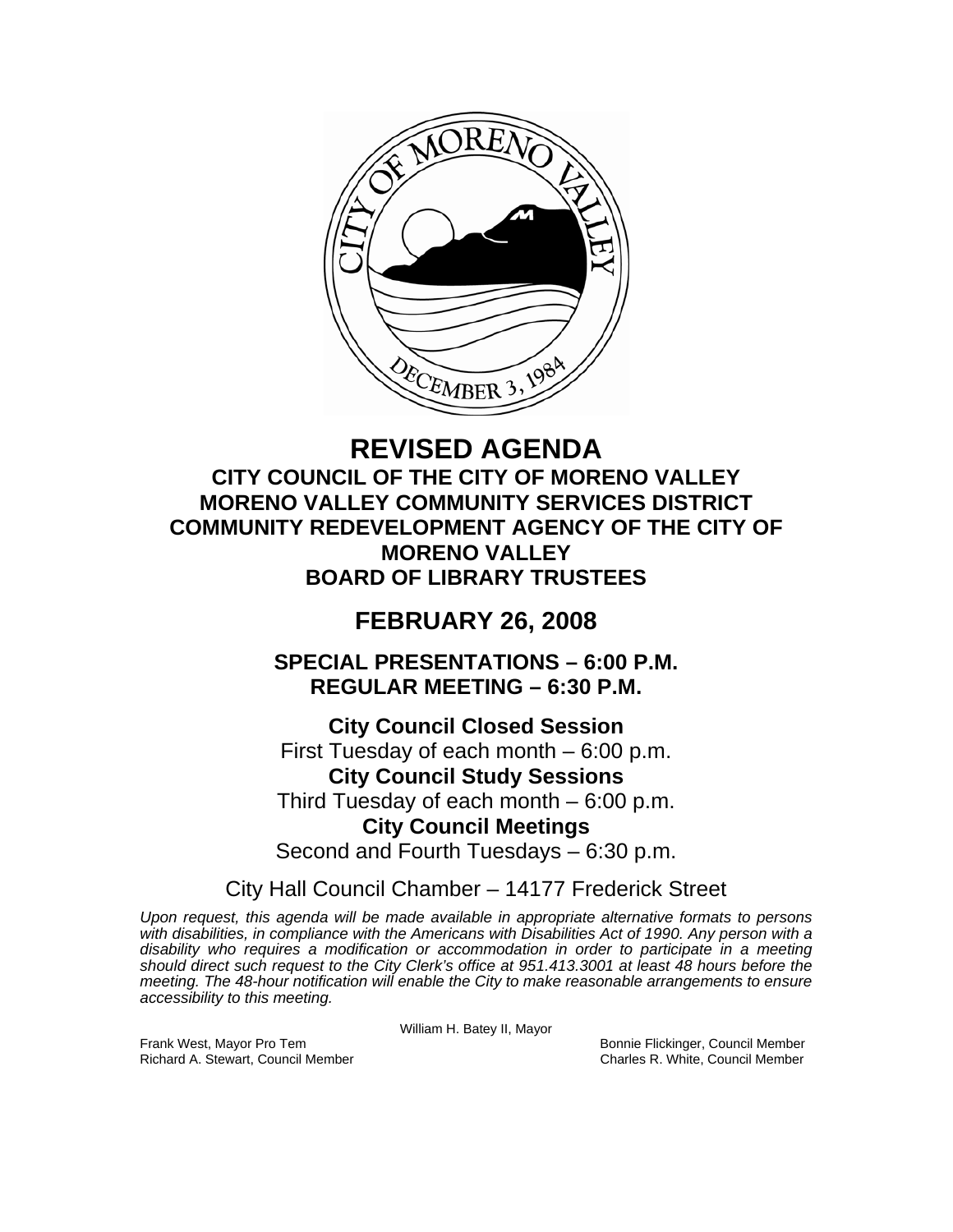## **AGENDA CITY COUNCIL OF THE CITY OF MORENO VALLEY FEBRUARY 26, 2008**

**CALL TO ORDER**

# SPECIAL PRESENTATIONS – 6:00 p.m.

- 1. Officer of the Quarter Officer Mario Herrera
- 2. Officer of the Year Inv. Omar Rodriguez
- 3. Asphalt Concrete Grant Award from the California Integrated Waste Management Board (CIWMB) to the City of Moreno Valley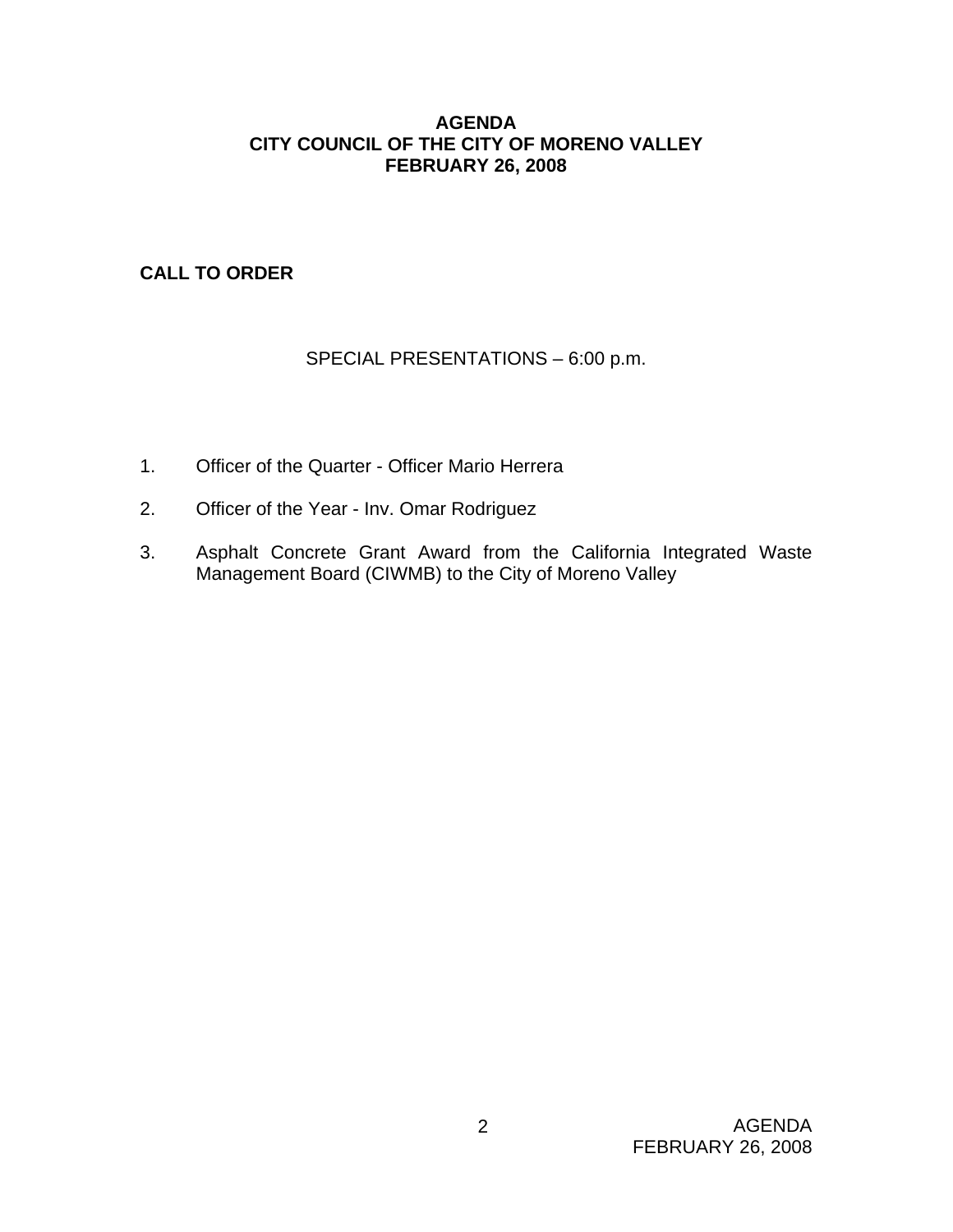#### **AGENDA JOINT MEETING OF THE CITY COUNCIL OF THE CITY OF MORENO VALLEY MORENO VALLEY COMMUNITY SERVICES DISTRICT COMMUNITY REDEVELOPMENT AGENCY OF THE CITY OF MORENO VALLEY, AND THE BOARD OF LIBRARY TRUSTEES**

### **REGULAR MEETING - 6:30 P.M. FEBRUARY 26, 2008**

**CALL TO ORDER** (Joint Meeting of the City Council, Community Services District, Community Redevelopment Agency, and the Board of Library Trustees actions taken at the Joint Meeting are those of the Agency indicated on each Agenda item)

## **PLEDGE OF ALLEGIANCE**

**INVOCATION** – Chaplain Bruce Kite, Defense Media Center

#### **ROLL CALL**

#### **INTRODUCTIONS**

PUBLIC COMMENTS **ON MATTERS ON THE AGENDA** WILL BE TAKEN UP AS THE ITEM IS CALLED FOR BUSINESS, BETWEEN STAFF'S REPORT AND CITY COUNCIL DELIBERATION (SPEAKER SLIPS MAY BE TURNED IN UNTIL THE ITEM IS CALLED FOR BUSINESS.)

PUBLIC COMMENTS **ON MATTERS NOT ON THE AGENDA** UNDER THE JURISDICTION OF THE CITY COUNCIL WILL BE HEARD PRIOR TO CITY COUNCIL REPORTS AND CLOSING COMMENTS. IN THE EVENT THAT THE AGENDA ITEM FOR SUCH PUBLIC COMMENTS HAS NOT BEEN CALLED BY 9:00 P.M., IT SHALL BE CALLED AS THE NEXT ITEM OF BUSINESS FOLLOWING THE CONCLUSION OF ANY ITEM BEING HEARD AT 9:00 P.M. Those wishing to speak should submit a BLUE speaker slip to the Bailiff. There is a three-minute limit per person. All remarks and questions shall be addressed to the presiding officer or to the City Council and not to any individual Council member, staff member or other person.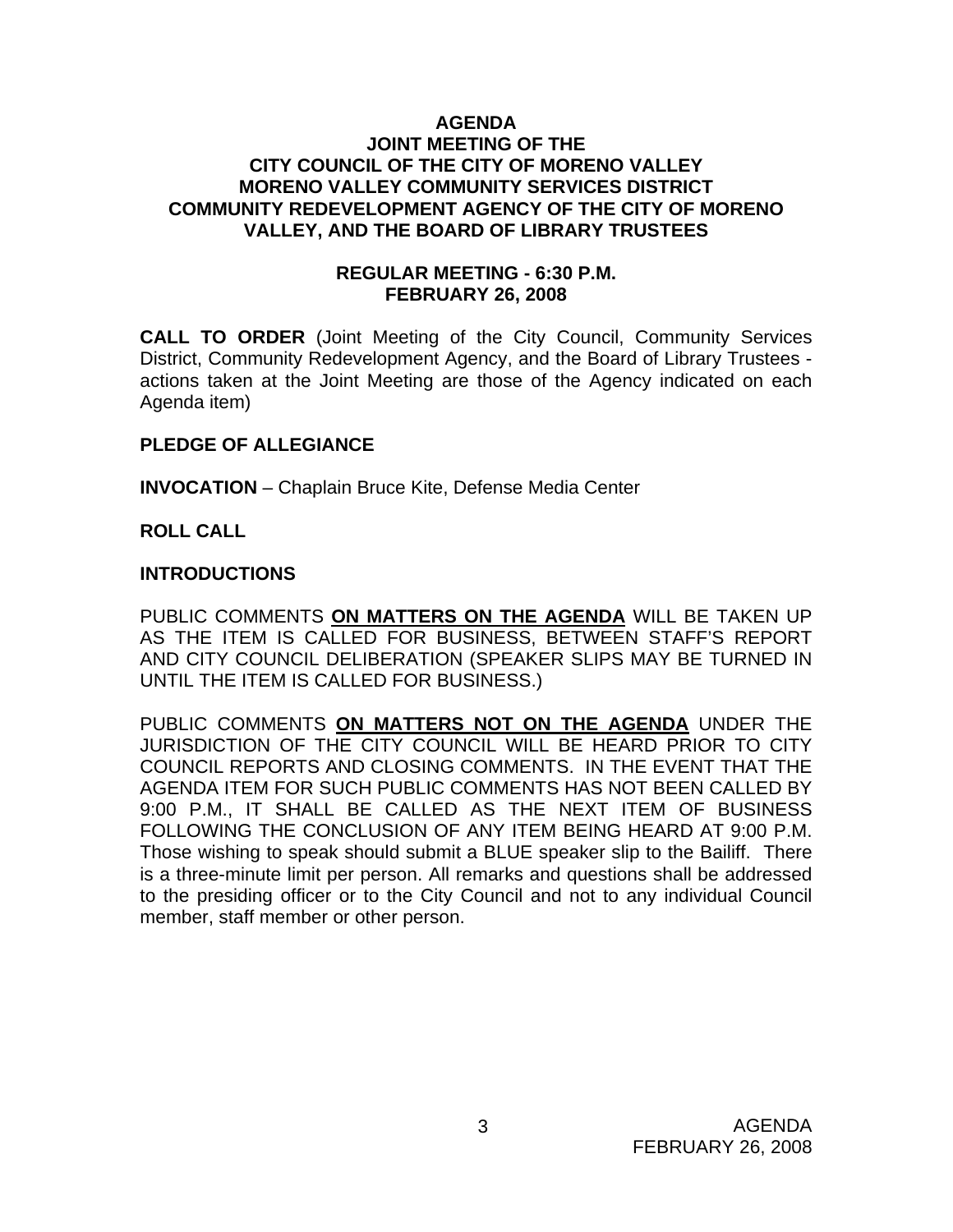## **JOINT CONSENT CALENDARS (SECTIONS A-D)**

All items listed under the Consent Calendars, Sections A, B, C, and D are considered to be routine and non-controversial, and may be enacted by one motion unless a member of the Council, Community Services District, Redevelopment Agency or the Board of Library Trustees requests that an item be removed for separate action. The motion to adopt the Consent Calendars is deemed to be a separate motion by each Agency and shall be so recorded by the City Clerk. Items withdrawn for report or discussion will be heard after public hearing items.

# **A. CONSENT CALENDAR** - **CITY COUNCIL**

- A1. ORDINANCES READING BY TITLE ONLY Recommendation: Waive reading of all Ordinances.
- A2. 2008 LEGISLATIVE UPDATE (Report of: Assistant to the City Manager)

**Recommendation:** Receive and file the informational report.

A3. AUTHORIZATION TO AWARD THE CONSTRUCTION CONTRACT FOR CITYWIDE SCHOOL WALKWAY INFILL IMPROVEMENTS - PROJECT NO. 07-01087625 (Report of: Public Works Department)

- 1. Award the construction contract for the Citywide School Walkway Infill Improvements to J-RD MMAC, Inc., 14221 Whispering Sands, Victorville, CA 92392, the lowest responsible bidder;
- 2. Authorize the City Manager to execute a contract with J-RD MMAC, Inc.;
- 3. Authorize the issuance of a Purchase Order to J-RD MMAC, Inc. in the amount of \$114,020.82 (\$95,017.35 total bid amount plus 20% contingency) when the contract has been signed by all parties; and
- 4. Authorize the Public Works Director/City Engineer to execute any subsequent change orders to the contract with J-RD MMAC, Inc., up to but not to exceed the Purchase Order contingency of \$19,003.47.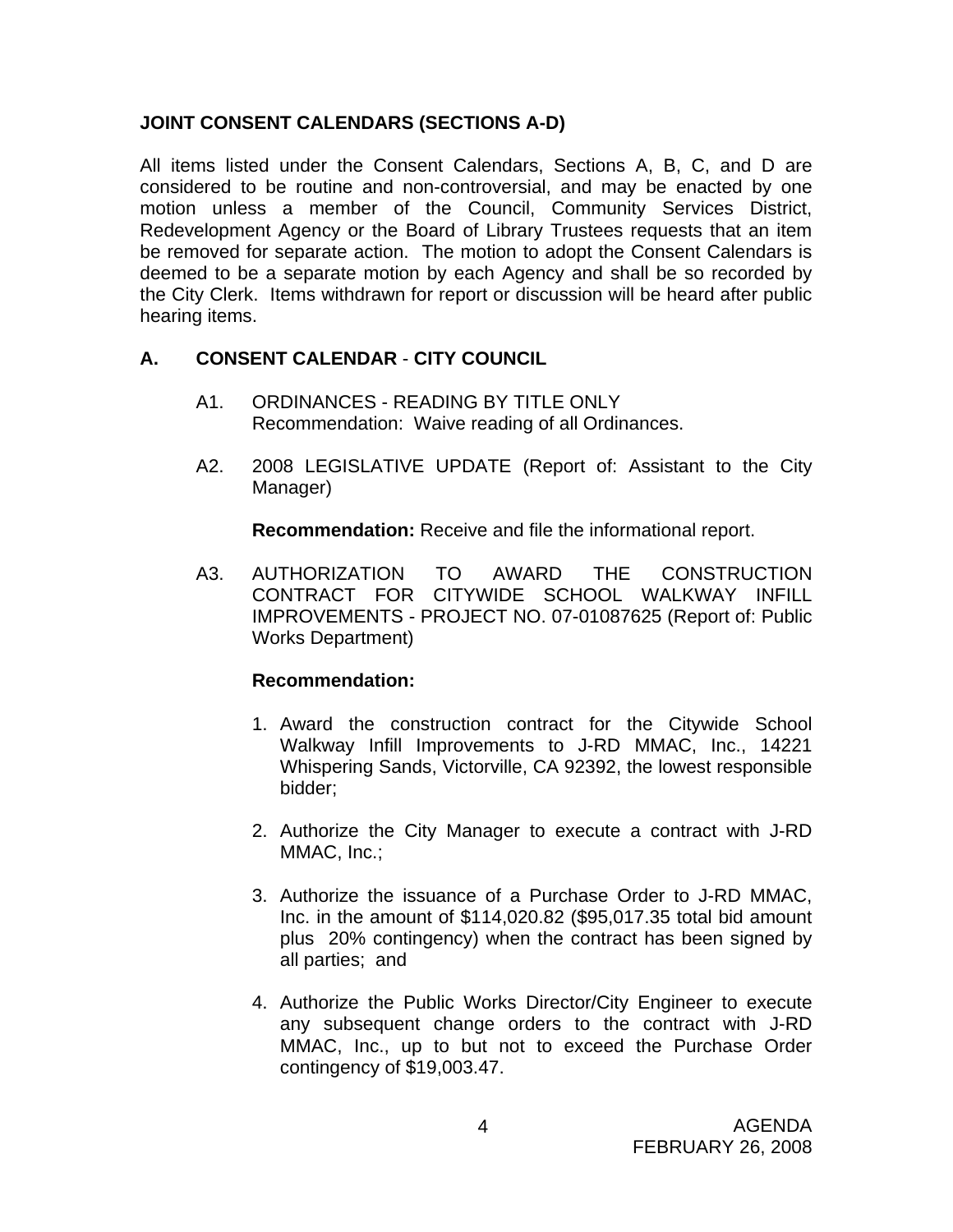A4. AUTHORIZATION TO AWARD THE CONSTRUCTION CONTRACT FOR SUNNYMEAD BOULEVARD REVITALIZATION PROJECT FROM FREDERICK STREET TO PERRIS BOULEVARD - PROJECT NO. 04-89280221-1 (Report of: Public Works Department)

## **Recommendation:**

- 1. Grant GMC Engineering, Inc.'s request for relief of a bid proposal due to a mistake made in filling out the bid;
- 2. Award the construction contract for the Sunnymead Boulevard Revitalization from Frederick Street to Perris Boulevard to Environmental Construction, Inc., 21550 Oxnard Street, Suite 1050, Woodland Hills, CA 91367, the lowest responsible bidder;
- 3. Authorize the City Manager to execute a contract with Environmental Construction, Inc.;
- 4. Authorize the issuance of a Purchase Order to Environmental Construction, Inc. in the amount of \$5,286,234.80 (\$4,805,668.00 bid amount plus 10% contingency) when the contract has been signed by all parties; and
- 5. Authorize the Public Works Director/City Engineer to execute any subsequent change orders to the contract with Environmental Construction, Inc, up to but not to exceed the Purchase Order contingency authorization of \$480,566.80, subject to approval of the City Attorney.
- A5. AUTHORIZATION TO AWARD THE CONSTRUCTION CONTRACT AND AUTHORIZATION OF APPROPRIATION OF ADDITIONAL FUNDS FOR THE STREET IMPROVEMENT PROGRAM FOR CONSTRUCTION OF BENCLIFF AVENUE, TACOMA DRIVE, KIMBERLY AVENUE, MALTBY AVENUE AND CAMPBELL AVENUE - PROJECT NO. 02-12185520 (Report of: Public Works Department)

#### **Recommendation:**

1. Award the construction contract for the Street Improvement Program for construction of Bencliff Avenue, Tacoma Drive, Kimberly Avenue, Maltby Avenue and Campbell Avenue to Grand Pacific Contractors, Inc., 680 North Cota Street, Corona, CA 92880, the lowest responsible bidder;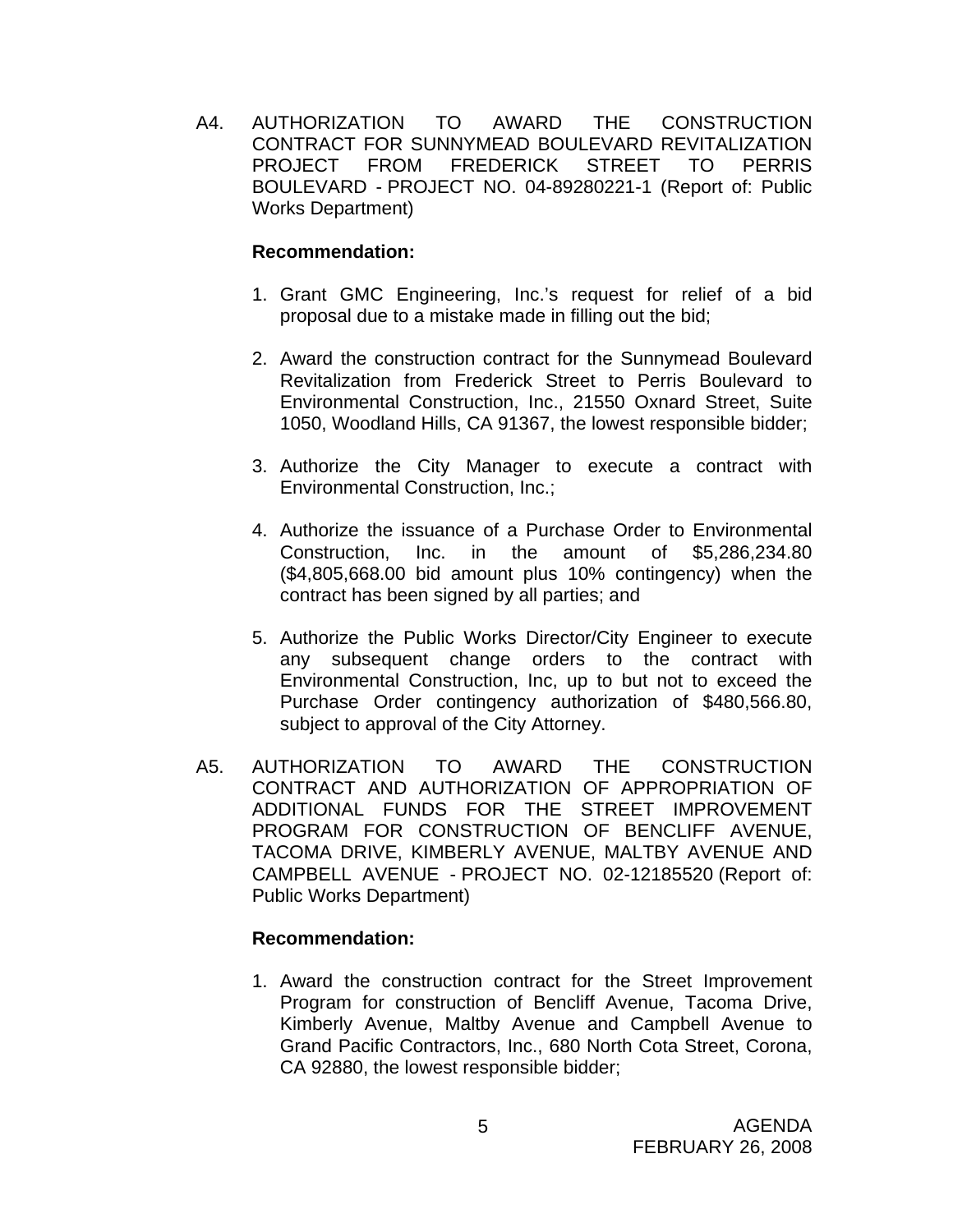- 2. Authorize the City Manager to execute a contract agreement with Grand Pacific Contractors, Inc.;
- 3. Authorize the appropriation of \$247,000.00 from unencumbered Prop 42 Traffic Congestion Relief Fund (TCRF) monies (Fund 225) fund balance to the Street Improvement Program for construction of Bencliff Avenue, Tacoma Drive, Kimberly Avenue, Maltby Avenue and Campbell Avenue;
- 4. Authorize the issuance of a Purchase Order for Grand Pacific Contractors, Inc., in the amount of \$472,000.00 (the bid amount plus 10% contingency) for the Street Improvement Program for construction of Bencliff Avenue, Tacoma Drive, Kimberly Avenue, Maltby Avenue and Campbell Avenue (Account Nos. 125.85523 and 225.68726); and
- 5. Authorize the Public Works Director/City Engineer to execute any subsequent related minor change orders to the contract with Grand Pacific Contractors, Inc., up to, but not exceeding, the contingency amount of \$43,012.00, subject to the approval of the City Attorney.
- A6. AUTHORIZATION TO AWARD THE CONSTRUCTION CONTRACT FOR TAIL PIPE EXHAUST ADDITION AT FIVE FIRE STATIONS PROJECT NO. 07-43465826 (Report of: Public Works Department)

- 1. Award the construction contract for the Tail Pipe Exhaust Addition at Five Fire Stations to Air Cleaning Systems, 1966 W. Holt Avenue, Pomona, CA 91768, the lowest responsible bidder;
- 2. Authorize the City Manager to execute a contract with Air Cleaning Systems;
- 3. Authorize the issuance of a Purchase Order to Air Cleaning Systems in the amount of \$251,637.10 (\$228,761.00 base bid amount plus 10% contingency) when the contract has been signed by all parties (Account No. 434.65826); and
- 4. Authorize the Public Works Director/City Engineer to execute any subsequent change orders to the contract with Air Cleaning Systems, up to but not exceed the Purchase Order contingency of \$22,876.10.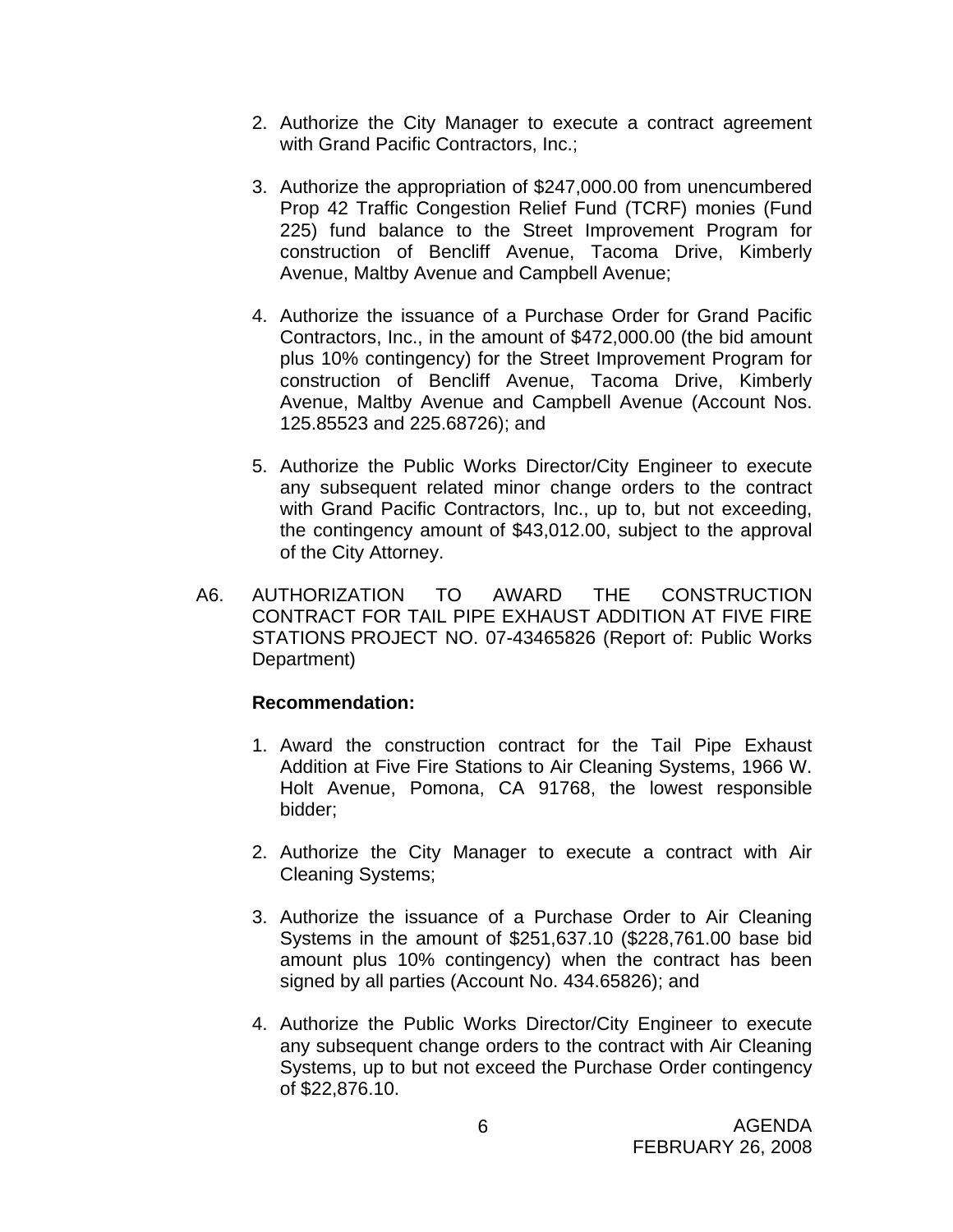A7. APPROVE AND EXECUTE THE AGREEMENT FOR CONVEYANCE OF PROPERTY FOR THE PARTIAL ACQUISITION OF APN 475-280-025 FOR THE IRONWOOD SIDEWALK AND STREET IMPROVEMENT PROJECT FROM HEACOCK STREET TO PERRIS BOULEVARD AND AUTHORIZE THE FINANCE DIRECTOR TO WIRE TRANSFER FUNDS INTO ESCROW (Report of: Public Works Department)

#### **Recommendation:**

- 1. Approve and execute the Agreement for Conveyance of Property for the partial acquisition of APN 475-280-025; and
- 2. Authorize the Finance Director to wire transfer funds into escrow in the amount of \$18,700 for the acquisition and an additional amount of \$4,000 for escrow fees for the partial acquisition of APN 475-280-025.
- A8. APPROVE AND EXECUTE THE AGREEMENT FOR CONVEYANCE OF PROPERTY FOR THE PARTIAL ACQUISITION OF APN 475-280-077 FOR THE IRONWOOD SIDEWALK AND STREET IMPROVEMENT PROJECT FROM HEACOCK STREET TO PERRIS BOULEVARD AND AUTHORIZE THE FINANCE DIRECTOR TO WIRE TRANSFER FUNDS INTO ESCROW (Report of: Public Works Department)

#### **Recommendation:**

- 1. Approve and execute the Agreement for Conveyance of Property for the partial acquisition of APN 475-280-077; and
- 2. Authorize the Finance Director to wire transfer funds into escrow in the amount of \$18,900 for the acquisition and an additional amount of \$4,000 for escrow fees for the partial acquisition of APN 475-280-077.
- A9. APPROVE AND EXECUTE THE AGREEMENT FOR CONVEYANCE OF PROPERTY FOR THE PARTIAL ACQUISITION OF APN 475-280-024 FOR THE IRONWOOD SIDEWALK AND STREET IMPROVEMENT PROJECT FROM HEACOCK STREET TO PERRIS BOULEVARD AND AUTHORIZE THE FINANCE DIRECTOR TO WIRE TRANSFER FUNDS INTO ESCROW (Report of: Public Works Department)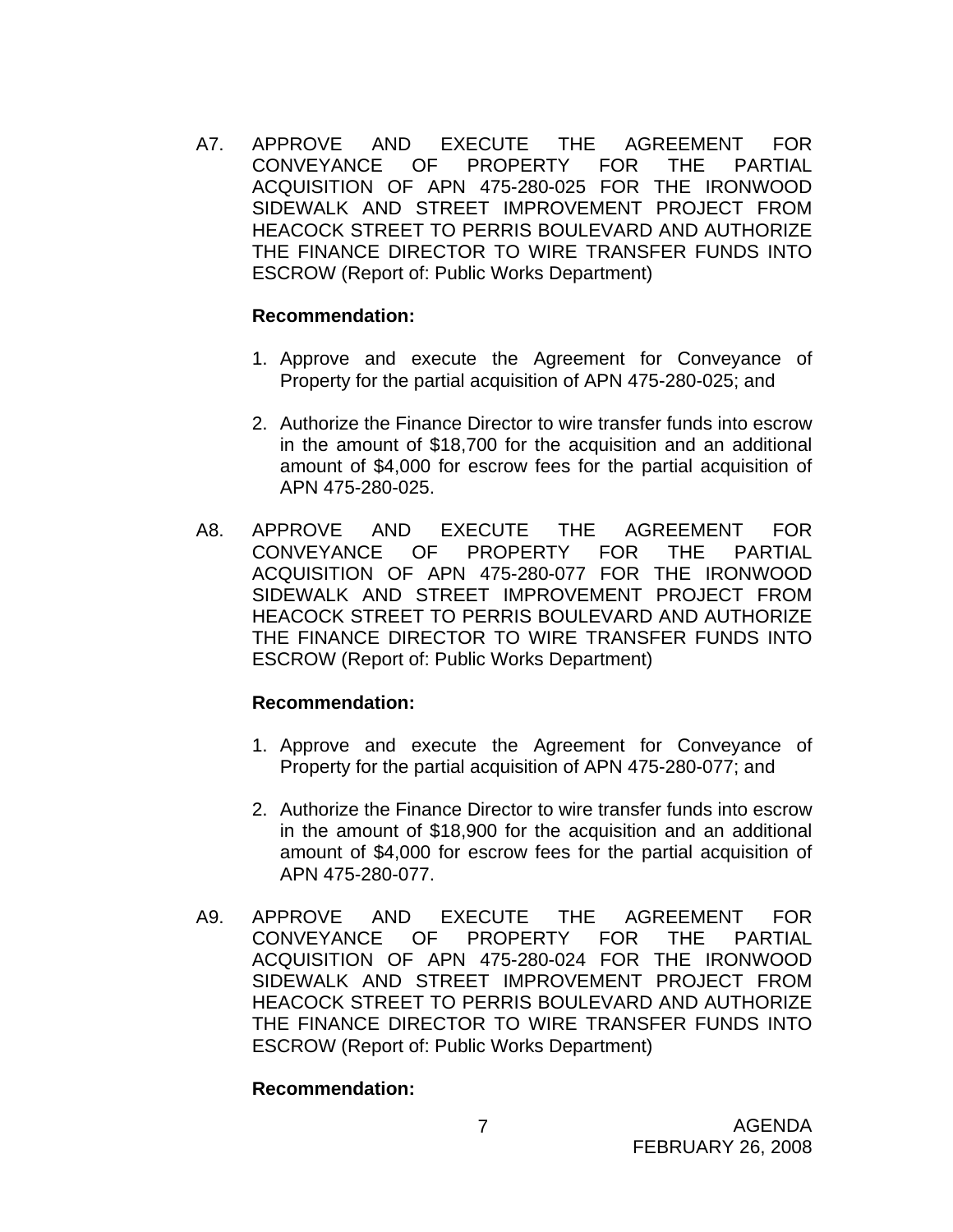- 1. Approve and execute the Agreement for Conveyance of Property for the partial acquisition of APN 475-280-024; and
- 2. Authorize the Finance Director to wire transfer funds into escrow in the amount of \$11,900 for the acquisition and an additional amount of \$4,000 for escrow fees for the partial acquisition of APN 475-280-024.
- A10. APPROVE AND EXECUTE THE AGREEMENT FOR CONVEYANCE OF PROPERTY FOR THE PARTIAL ACQUISITION OF APN 475-280-011 FOR THE IRONWOOD SIDEWALK AND STREET IMPROVEMENT PROJECT FROM HEACOCK STREET TO PERRIS BOULEVARD AND AUTHORIZE THE FINANCE DIRECTOR TO WIRE TRANSFER FUNDS INTO ESCROW (Report of: Public Works Department)

#### **Recommendation:**

- 1. Approve and execute the Agreement for Conveyance of Property for the partial acquisition of APN 475-280-011; and
- 2. Authorize the Finance Director to wire transfer funds into escrow in the amount of \$18,900 for the acquisition and an additional amount of \$4,000 for escrow fees for the partial acquisition of APN 475-280-011.
- A11. SECOND AMENDMENT TO AGREEMENT FOR PROFESSIONAL CONSULTANT SERVICES WITH JP GROUP CIVIL, INC. (Report of: Public Works Department)

- 1. Approve the "Second Amendment to Agreement for Professional Consultant Services" with JP Group Civil, Inc., 40570 Calle Fiesta, Temecula, CA 92591 to provide Professional Consultant Services on various budgeted projects of the Capital Projects Division;
- 2. Authorize the City Manager to execute said "Second Amendment to Agreement for Professional Consultant Services" with JP Group Civil, Inc.; and
- 3. Authorize an increase in the Purchase Order to JP Group Civil, in the amount of \$130,000.00, when the "Second Amendment to Agreement for Professional Consultant Services" has been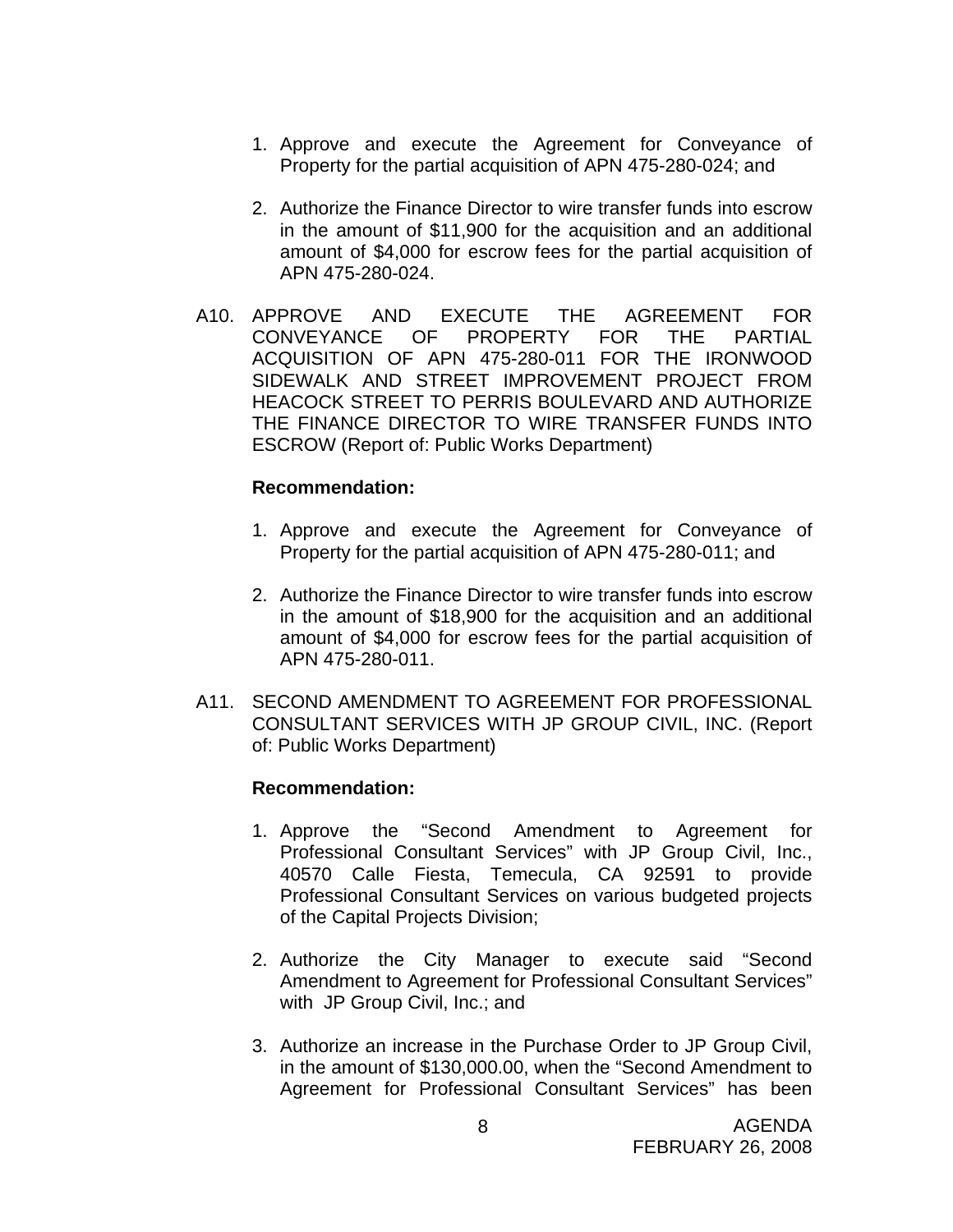signed by all parties.

A12. INDIAN MIDDLE SCHOOL (MARCH MIDDLE SCHOOL) – REDUCE FAITHFUL PERFORMANCE BOND AND ADOPT THE RESOLUTION AUTHORIZING ACCEPTANCE OF THE PUBLIC IMPROVEMENTS AS COMPLETE AND ACCEPTING THE PORTIONS OF INDIAN STREET AND SANTIAGO DRIVE ASSOCIATED WITH THE PROJECT INTO THE CITY'S MAINTAINED STREET SYSTEM, DEVELOPER – ASR CONSTRUCTORS, INC., RIVERSIDE, CA 92509 (Report of: Public Works Department)

#### **Recommendation:**

1. Adopt Resolution No. 2008-17 authorizing the acceptance of the public improvements for Indian Middle School (March Middle School) as complete and accepting the portions of Indian Street and Santiago Drive associated with the project into the City's maintained street system; and

Resolution No. 2008-17

A Resolution of the City Council of the City of Moreno Valley, California, Authorizing the Acceptance of the Public Improvements as Complete within Indian Middle School (March Middle School) and Accepting the Portions of Indian Street and Santiago Drive Associated with the Project into the City's Maintained Street System

- 2. Authorize the City Engineer to execute the 90% reduction to the Faithful Performance Bond, exonerate the Material and Labor Bond in 90 days if there are no stop notices or liens on file with the City Clerk, and exonerate the final 10% of the Faithful Performance Bond in one year when all clearances are received.
- A13. TRACT MAP 32146 REDUCE FAITHFUL PERFORMANCE BOND AND ADOPT THE RESOLUTION AUTHORIZING ACCEPTANCE OF THE PUBLIC IMPROVEMENTS AS COMPLETE AND ACCEPTING THE PORTION OF LASSELLE STREET ASSOCIATED WITH THE PROJECT INTO THE CITY'S MAINTAINED STREET SYSTEM, DEVELOPER – K. HOVNANIAN FORECAST HOMES, INC., ONTARIO, CA 91761 (Report of: Public Works Department)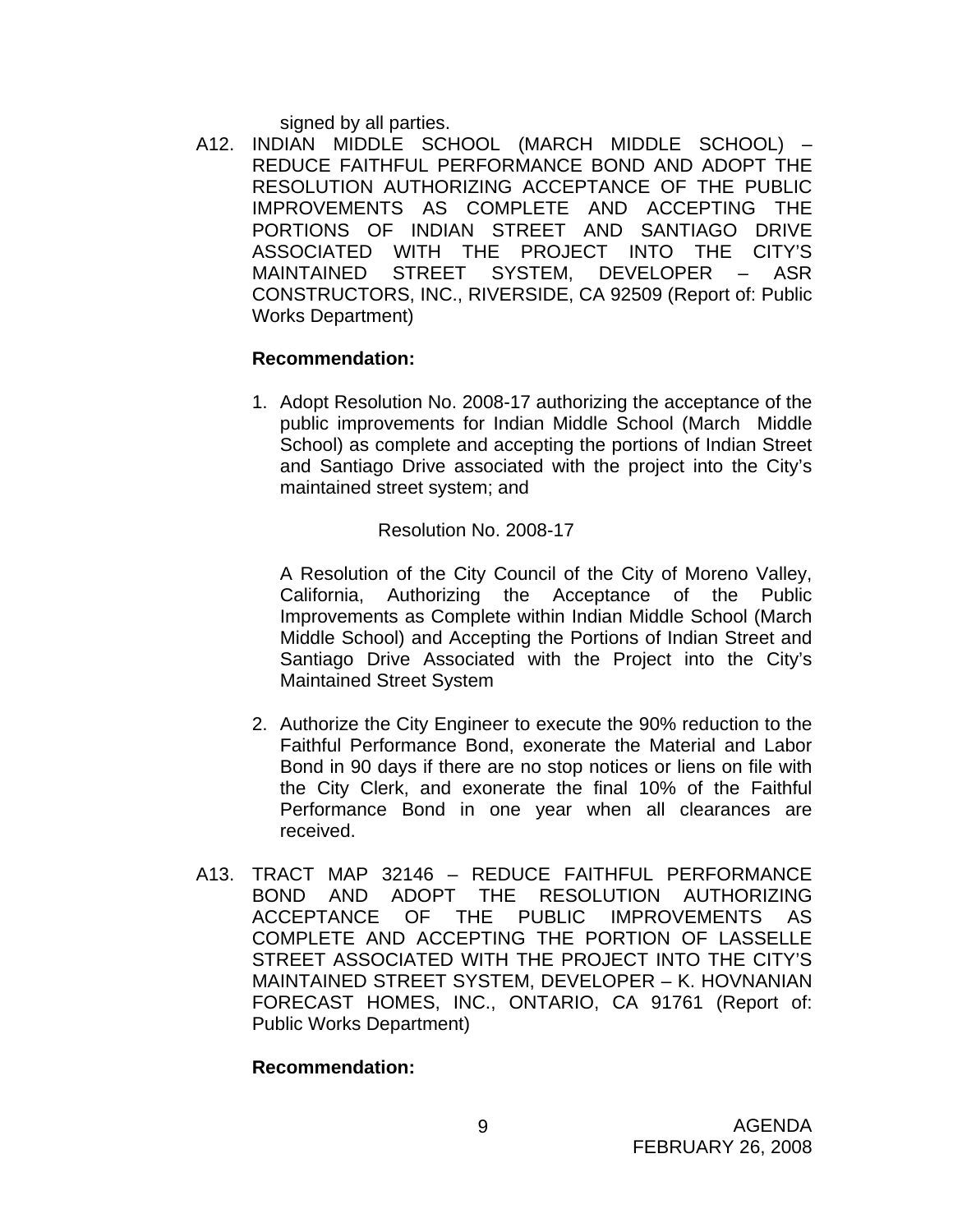1. Adopt Resolution No. 2008-18 authorizing the acceptance of the public improvements for Tract Map 32146 as complete and accepting the portion of Lasselle Street associated with the project into the City's maintained street system; and

## Resolution No. 2008-18

 A Resolution of the City Council of the City of Moreno Valley, California, Authorizing the Acceptance of the Public Improvements as Complete within Tract Map 32146, and Accepting the Portion of Lasselle Street Associated with the Project into the City's Maintained Street System

- 2. Authorize the City Engineer to execute the 90% reduction to the Faithful Performance Bond, exonerate the Material and Labor Bond in 90 days if there are no stop notices or liens on file with the City Clerk, and exonerate the final 10% of the Faithful Performance Bond in one year when all clearances are received.
- A14. TRACT MAP 30321 REDUCE FAITHFUL PERFORMANCE BOND AND ADOPT THE RESOLUTION AUTHORIZING ACCEPTANCE OF THE PUBLIC IMPROVEMENTS AS COMPLETE AND ACCEPTING UNBRIDLED CIRCLE, CHARISMATIC COURT, SPECTACULAR BID ROAD, RIVA RIDGE DRIVE, CITATION CIRCLE, EQUESTRIAN WAY, CAVALCADE DRIVE, KENTUCKY DERBY DRIVE, FUNNY CIDE COURT, AND THE PORTION OF CREMELLO WAY ASSOCIATED WITH THE PROJECT INTO THE CITY'S MAINTAINED STREET SYSTEM, DEVELOPER – RYLAND HOMES OF CALIFORNIA, INC., CORONA, CA 92879 (Report of: Public Works Department)

#### **Recommendation:**

1. Adopt Resolution No. 2008-19 authorizing the acceptance of the public improvements for Tract Map 30321 as complete and accepting Unbridled Circle, Charismatic Court, Spectacular Bid Road, Riva Ridge Drive, Citation Circle, Equestrian Way, Cavalcade Drive, Kentucky Derby Drive, Funny Cide Court, and the portion of Cremello Way associated with the project into the City's maintained street system; and

#### Resolution No. 2008-19

A Resolution of the City Council of the City of Moreno Valley,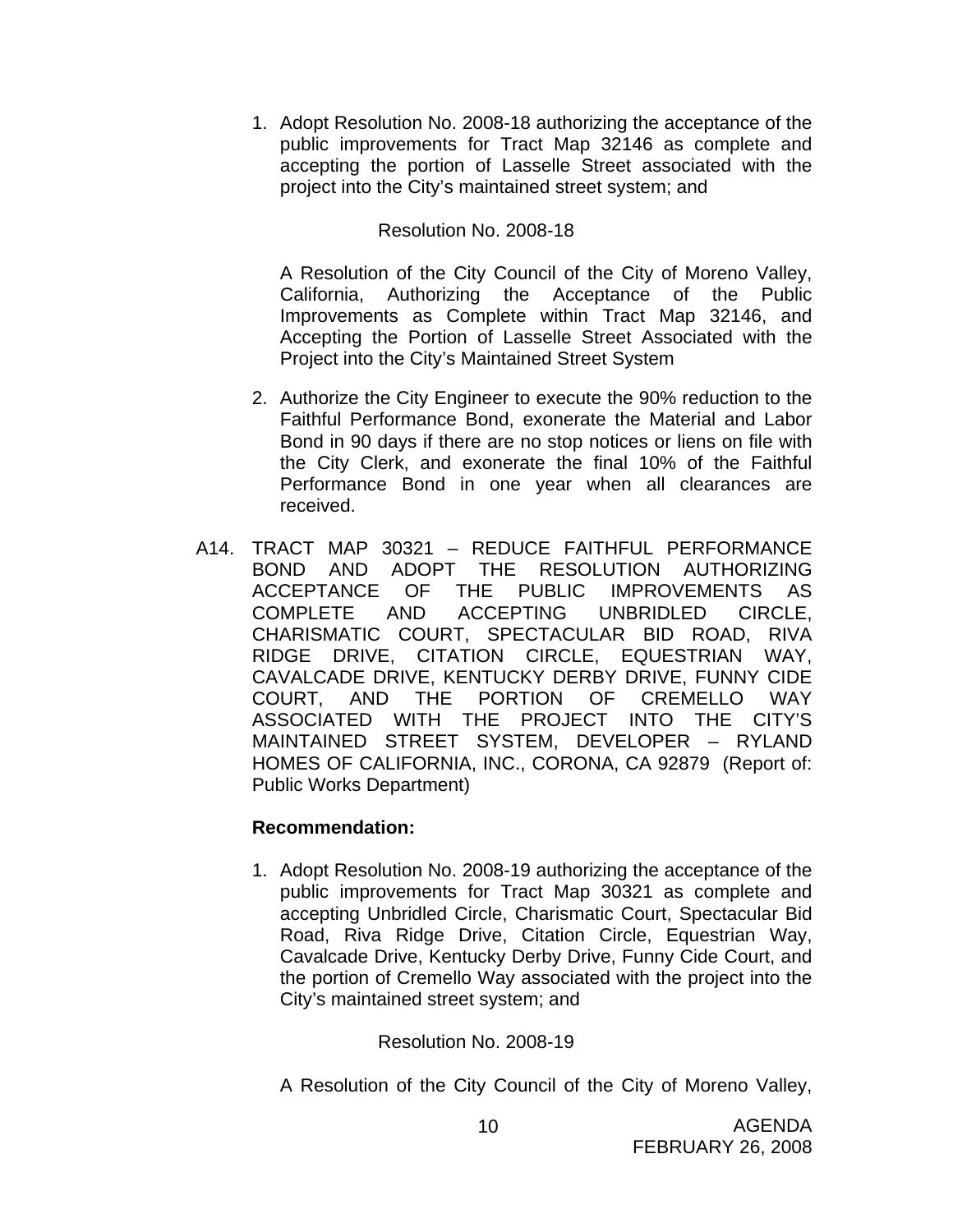California, Authorizing the Acceptance of the Public Improvements as Complete within Tract Map 30321, and Accepting Unbridled Circle, Charismatic Court, Spectacular Bid Road, Riva Ridge Drive, Citation Circle, Equestrian Way, Calvalcade Drive, Kentucky Derby Drive, Funny Cide Court, and the Portion of Cremello Way Associated with the Project into the City's Maintained Street System

- 2. Authorize the City Engineer to execute the 90% reduction to the Faithful Performance Bond, exonerate the Material and Labor Bond in 90 days if there are no stop notices or liens on file with the City Clerk, and exonerate the final 10% of the Faithful Performance Bond in one year when all clearances are received.
- A15. TRACT MAP 31591 REDUCE FAITHFUL PERFORMANCE BOND AND ADOPT THE RESOLUTION AUTHORIZING ACCEPTANCE OF THE PUBLIC IMPROVEMENTS AS COMPLETE AND ACCEPTING GOLDEN LANTERN DRIVE, ALDERTREE COURT, SAND PALM COURT, AND THE PORTIONS OF MORRISON STREET, AND EUCALYPTUS AVENUE ASSOCIATED WITH THE PROJECT INTO THE CITY'S MAINTAINED STREET SYSTEM, DEVELOPER – MVGH 2004, LLC, IRVINE, CA 92614 (Report of: Public Works Department)

#### **Recommendation:**

1. Adopt Resolution No. 2008-20 authorizing the acceptance of the public improvements for Tract Map 31591 as complete and accepting Golden Lantern Drive, Aldertree Court, Sand Palm Court, and the portions of Morrison Street, and Eucalyptus Avenue associated with the project into the City's maintained street system; and

#### Resolution No. 2008-20

A Resolution of the City Council of the City of Moreno Valley, California, Authorizing the Acceptance of the Public Improvements as Complete within Tract Map 31591 and Accepting Golden Lantern Drive, Aldertree Court, Sand Palm Court, and the Portions of Morrison Street, and Eucalyptus Avenue Associated with the Project into the City's Maintained Street System

2. Authorize the City Engineer to execute the 90% reduction to the Faithful Performance Bond, exonerate the Material and Labor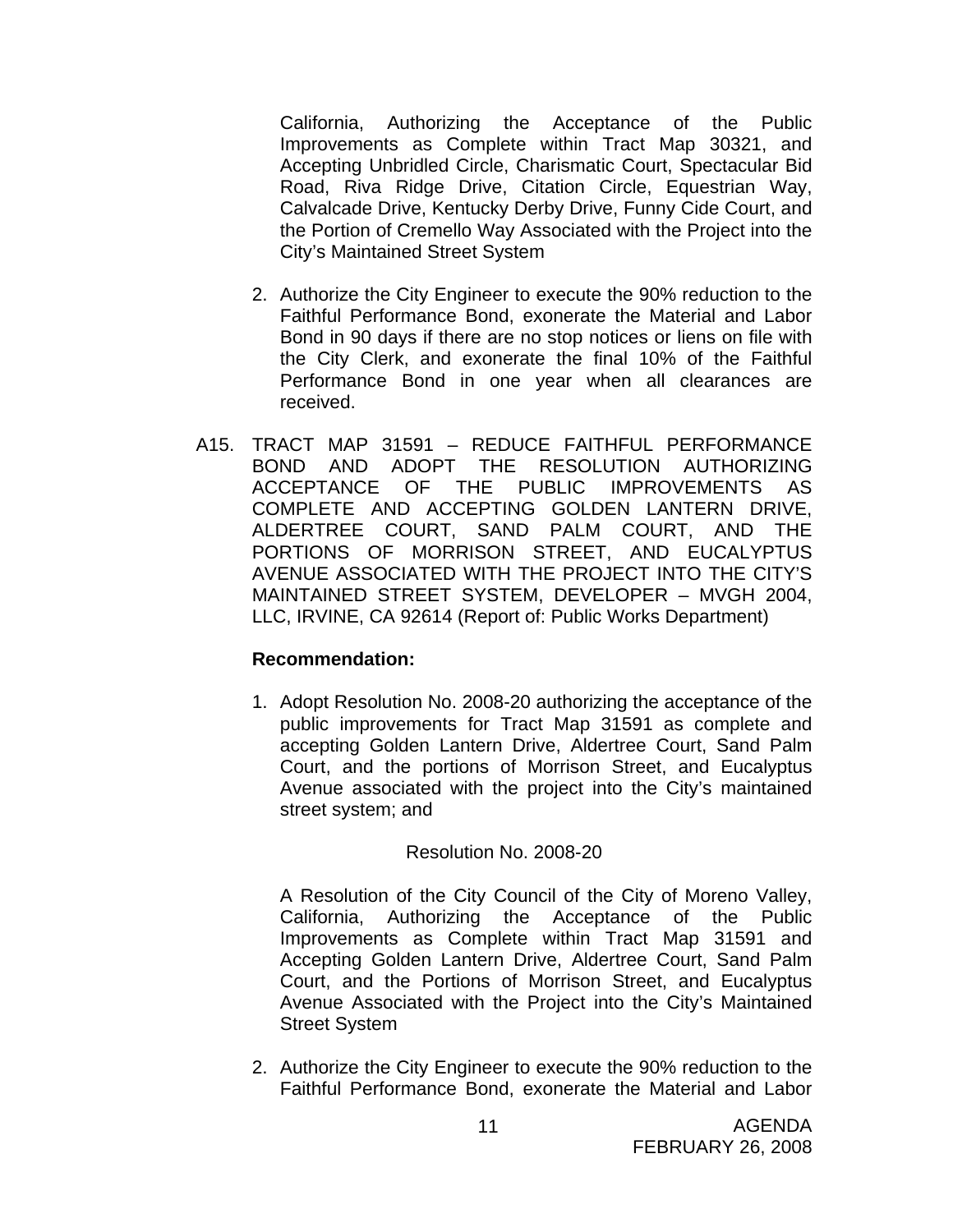Bond in 90 days if there are no stop notices of liens on file with the City Clerk, and exonerate the final 10% of the Faithful Performance Bond in one year when all clearances are received.

A16. PERRIS VALLEY MASTER DRAINAGE PLAN – LATERAL B-3 AND B-3.2 ACCEPT AGREEMENT AND BONDS FOR PUBLIC IMPROVEMENTS. SOUTH ON INDIAN STREET FROM SAN MICHELE ROAD SOUTH TO PERRIS VALLEY STORM DRAIN, WITH WEST LATERALS ON SAN MICHELE ROAD AND NANDINA AVENUE, DEVELOPER – FR/CAL MORENO VALLEY, LLC, A DELAWARE LIMITED LIABILITY COMPANY, LONG BEACH, CA 90802-4217 (Report of: Public Works Department)

#### **Recommendation:**

- 1. Accept the Agreement and Bonds for Public Improvements for Perris Valley Master Drainage Plan – Lateral B-3 and B-3.2;
- 2. Authorize the Mayor to execute the Agreement;
- 3. Direct the City Clerk to forward the signed Agreement to the County Recorder's Office for recordation; and
- 4. Authorize the City Engineer to execute any future time extension amendments to the agreement, subject to City Attorney approval, if the required public improvements are not completed within said timeframe.
- A17. APPROVAL OF QUARTERLY INVESTMENT REPORT QUARTER ENDED DECEMBER 31, 2007 (Report of: Finance Department)

**Recommendation:** Approve and accept the quarterly investment report, in compliance with the Investment Policy.

A18. ANNUAL STATEMENT OF INVESTMENT POLICY (Report of: Finance Department)

**Recommendation:** Adopt the Annual Statement of Investment Policy.

A19. ADOPT A MITIGATED NEGATIVE DECLARATION (MND) FOR LASSELLE STREET ROADWAY WIDENING – JOHN F. KENNEDY DRIVE TO ALESSANDRO BOULEVARD. PROJECT NO. 06-50182725 (Report of: Public Works Department)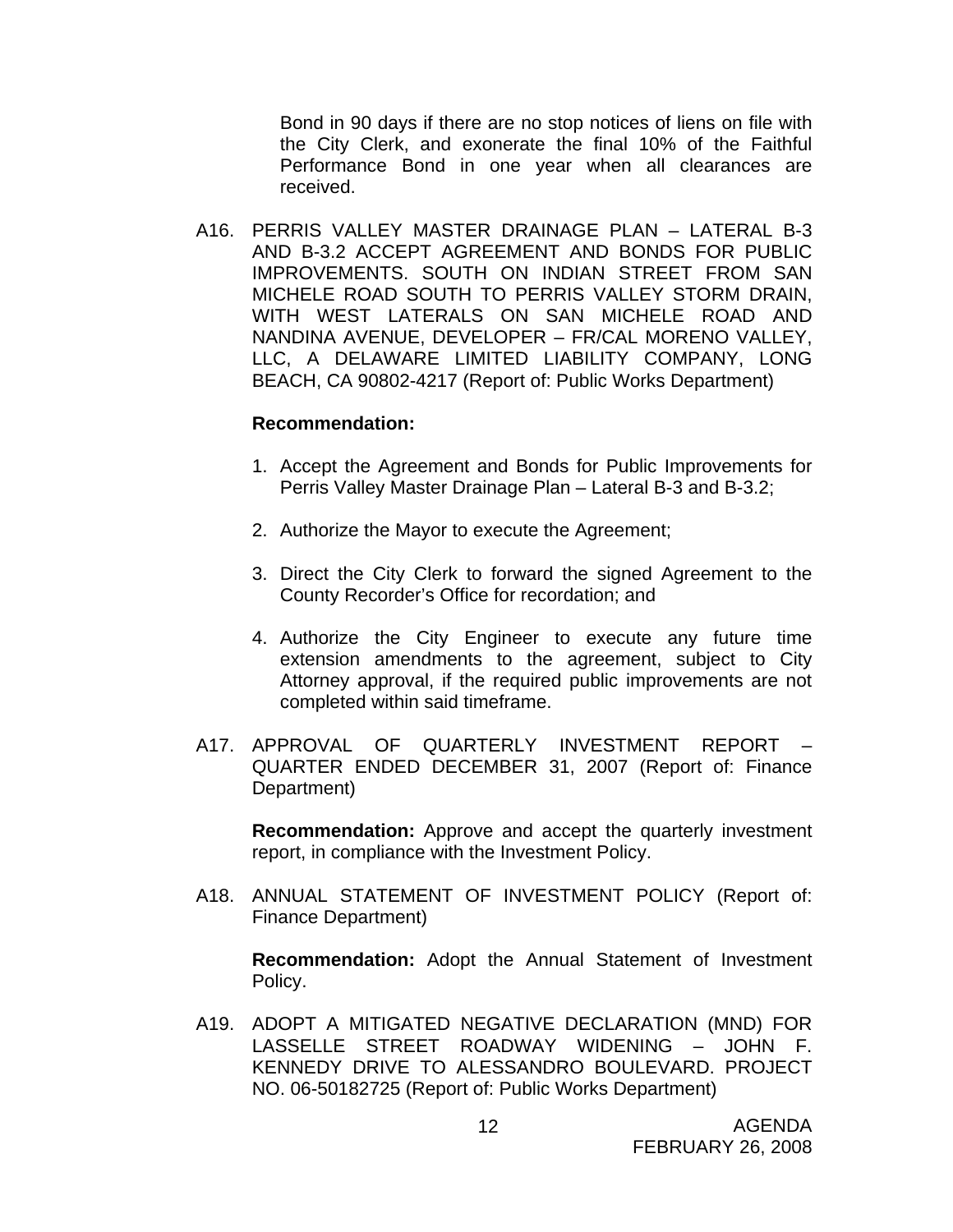**Recommendation:** Adopt a Mitigated Negative Declaration (MND) for the widening of Lasselle Street from John F. Kennedy Drive to Alessandro Boulevard, Capital Improvement Project No. 06- 50182725.

A20. UPDATED STATE AND FEDERAL LEGISLATIVE ADVOCACY PRIORITIES FOR 2008 (Report of: Assistant City Manager)

**Recommendation:** Review and adopt the proposed State and Federal Legislative Advocacy Priorities for 2008.

A21. MINUTES - REGULAR MEETING OF FEBRUARY 12, 2008 (Report of: City Clerk's Department)

**Recommendation:** Approve as submitted.

A22. CITY COUNCIL REPORTS ON REGIONAL AND REIMBURSABLE ACTIVITIES (Report of: City Clerk's Department)

**Recommendation:** Receive and file the Reports on Reimbursable Activities for the period of February 6-19, 2008.

#### **B. CONSENT CALENDAR** - **COMMUNITY SERVICES DISTRICT**

- B1. ORDINANCES READING BY TITLE ONLY Recommendation: Waive reading of all Ordinances.
- B2. MINUTES REGULAR MEETING OF FEBRUARY 12, 2008 (Report of: City Clerk's Department)

**Recommendation:** Approve as submitted.

B3. AWARD OF CONTRACT - MORENO VALLEY COMMUNITY SERVICES DISTRICT PROJECT NO. E-3/08 – MAINTENANCE OF HIGH SERVICE LEVEL STREETSCAPE LANDSCAPING AND IRRIGATION – MORENO VALLEY RANCH WEST (Report of: Public Works Department)

- 1. Approve the Agreement for MVCSD Project E-3/08 (the "Agreement") with Excel Landscape, Inc., Corona, California;
- 2. Authorize the President of the MVCSD Board to execute said Agreement with Excel Landscape, Inc., and;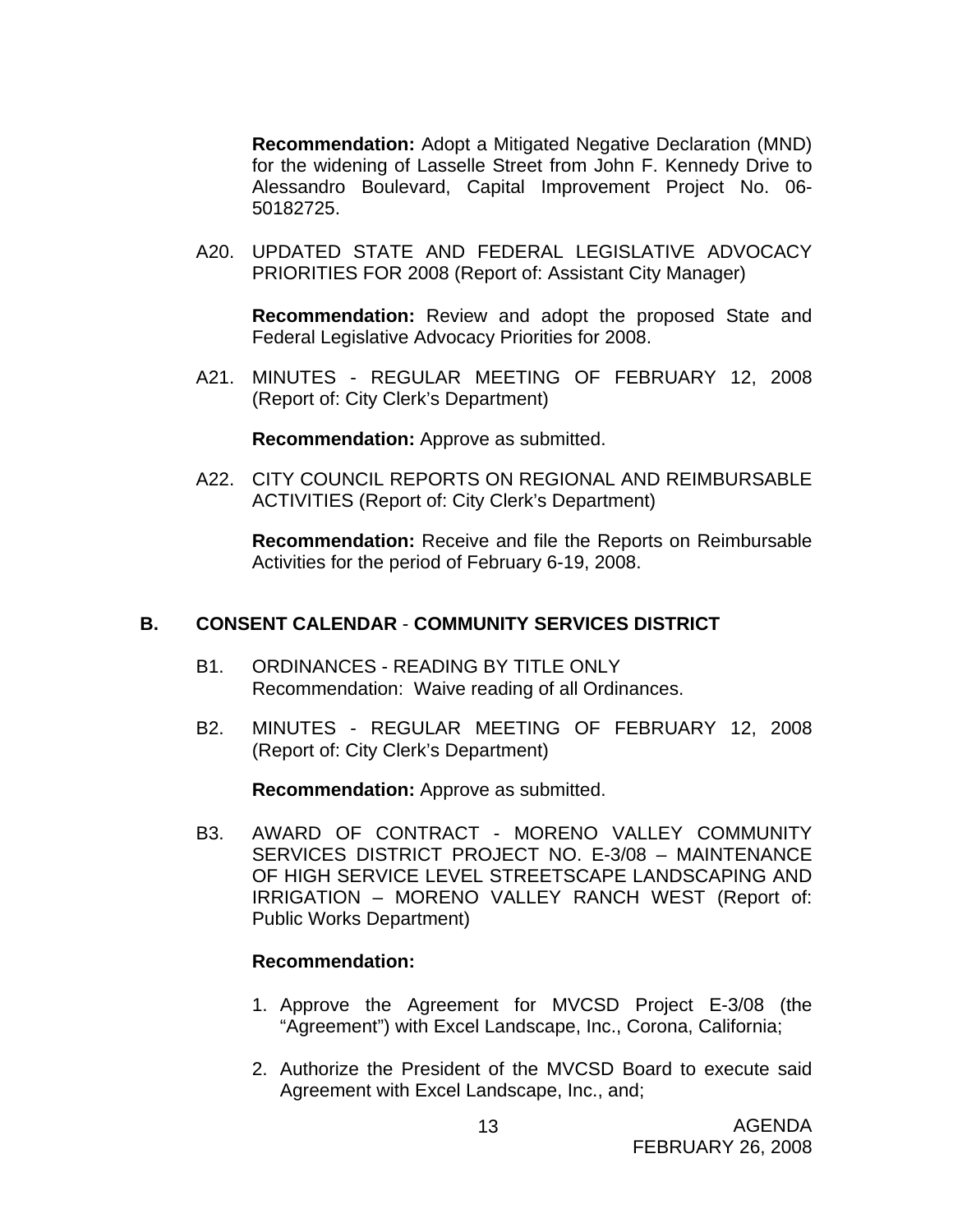- 3. Authorize the Purchasing Division Manager on April 1, 2008, to issue open purchase orders to Excel Landscape, Inc. in the amounts of:
	- a. THREE HUNDRED NINETY-SEVEN THOUSAND ONE HUNDRED EIGHTY-FIVE AND 00/100 (\$397,185.00) DOLLARS for fifteen (15) months of base maintenance service (\$79,437.00 in FY 2007/08; \$317,748.00 in FY 2008/09) and;
	- b. TWENTY-FOUR THOUSAND ONE HUNDRED EIGHTY-THREE AND 00/100 (\$24,183.00) DOLLARS for anticipated Additional Work (\$9,423.00 in FY 2007/08; \$14,760.00 in FY 2008/09), per Section 3, paragraph h. of said Agreement.

## **C. CONSENT CALENDAR** - **COMMUNITY REDEVELOPMENT AGENCY**

- C1. ORDINANCES READING BY TITLE ONLY Recommendation: Waive reading of all Ordinances.
- C2. MINUTES REGULAR MEETING OF FEBRUARY 12, 2008 (Report of: City Clerk's Department)

**Recommendation:** Approve as submitted.

# **D. CONSENT CALENDAR** - **BOARD OF LIBRARY TRUSTEES**

- D1. ORDINANCES READING BY TITLE ONLY Recommendation: Waive reading of all Ordinances.
- D2. MINUTES REGULAR MEETING OF FEBRUARY 12, 2008 (Report of: City Clerk's Department)

**Recommendation:** Approve as submitted.

# **E. PUBLIC HEARINGS**

Questions or comments from the public on a Public Hearing matter are limited to five minutes per individual and must pertain to the subject under consideration.

 Those wishing to speak should complete and submit a GOLDENROD speaker slip to the Bailiff.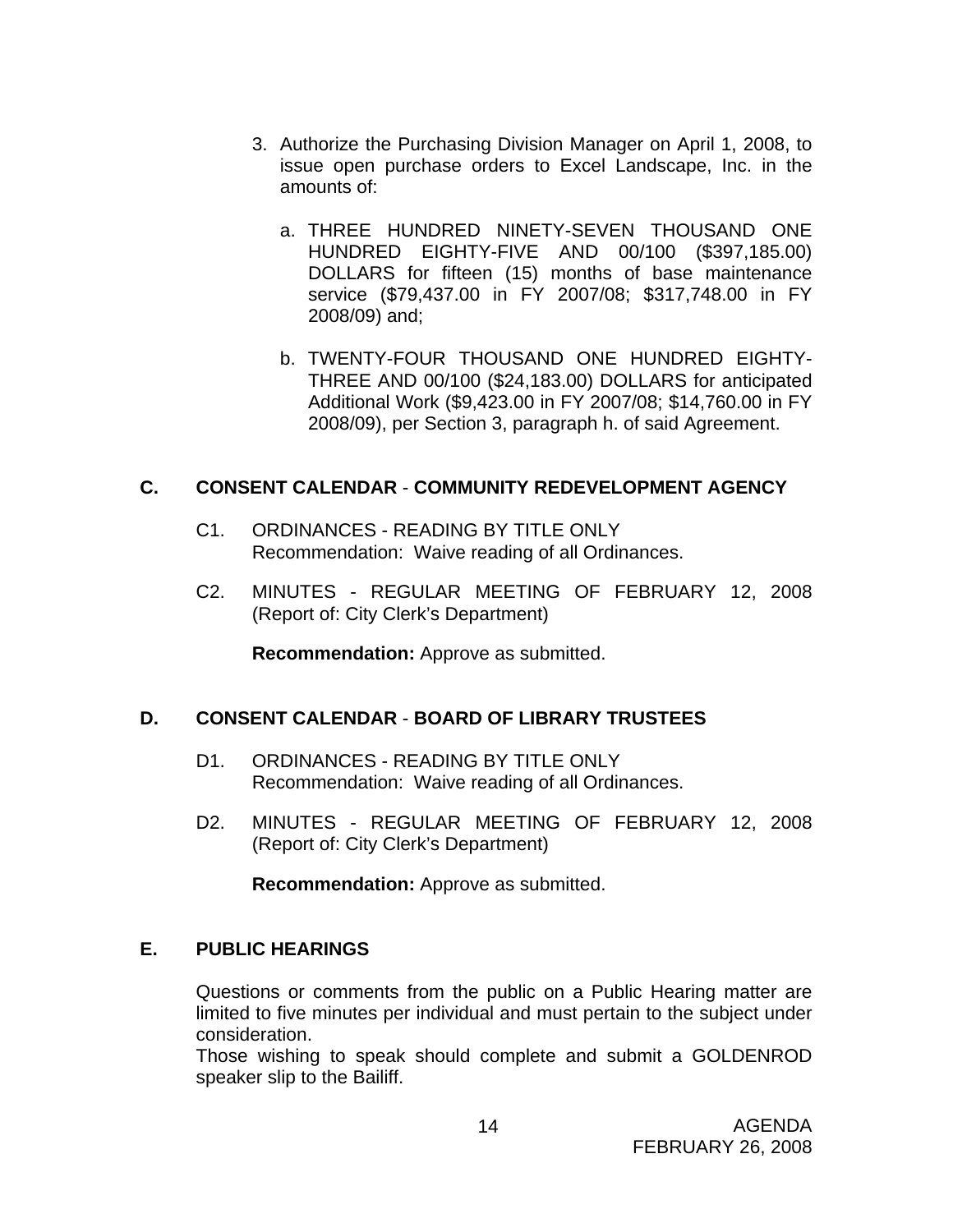E1. A PUBLIC HEARING ON THE FOLLOWING LAND USE PROPOSALS:

 GENERAL PLAN AMENDMENT (PA05-0107) TO AMEND THE LAND USE ELEMENT FROM COMMERCIAL TO BUSINESS PARK/INDUSTRIAL AND TO AMEND THE CIRCULATION ELEMENT TO DESIGNATE A PORTION OF OLD 215 FRONTAGE ROAD AS A MINOR ARTERIAL, ZONE CHANGE (PA05-0106) FROM COMMUNITY COMMERCIAL (CC) AND INDUSTRIAL TO BUSINESS PARK, TENTATIVE PARCEL MAP NO. 33152 (PA05-0108), AND A MASTER PLOT PLAN (PA05- 0105) FOR A BUSINESS PARK DEVELOPMENT CONSISTING OF 16 BUILDINGS ON APPROXIMATELY 19 ACRES LOCATED NEAR THE SOUTHEAST CORNER OF ALESSANDRO BOULEVARD AND OLD 215 FRONTAGE ROAD, APPLICANT - ANDLAND PROPERTIES, LLC (Report of: Community Development Department)

**Recommendation:** Staff recommends that the City Council:

- 1. Conduct a public hearing;
- 2. Adopt a Mitigated Negative Declaration and Mitigation Monitoring Program for applications PA05-0108 (Tentative Parcel Map No. 33152), PA05-0108 (Master Plot Plan), PA05-0106 (Zone Change) and PA05-0107 (General Plan Amendment). As designed and conditoned, the applications, individually and cumulatively, will not result in a significant effect on the environment;
- 3. Approve Resolution No. 2008-22 approving PA05-0107, thereby establishing General Plan Land Use and Circulation Element designations as described in the Resolution, and as depicted on resolution attachments Exhibit A and Exhibit B;

#### Resolution No. 2008-22

AGENDA 15 A Resolution of the City Council of the City of Moreno Valley, California, Approving an Amendment to the General Plan Land Use Element (PA05-0107) to Change the Land Use Designation From Commercial to Business Park/Industrial for the Approximately 6 Net Acres Located within Assessor's Parcel Numbers 297-120-002, 003, 011, 012 and 016, Located Near the Southeast Corner of Alessandro Boulevard and Old 215 Frontage Road, and Approving an Amendment to the General Plan Circulation Element (PA05-0107) to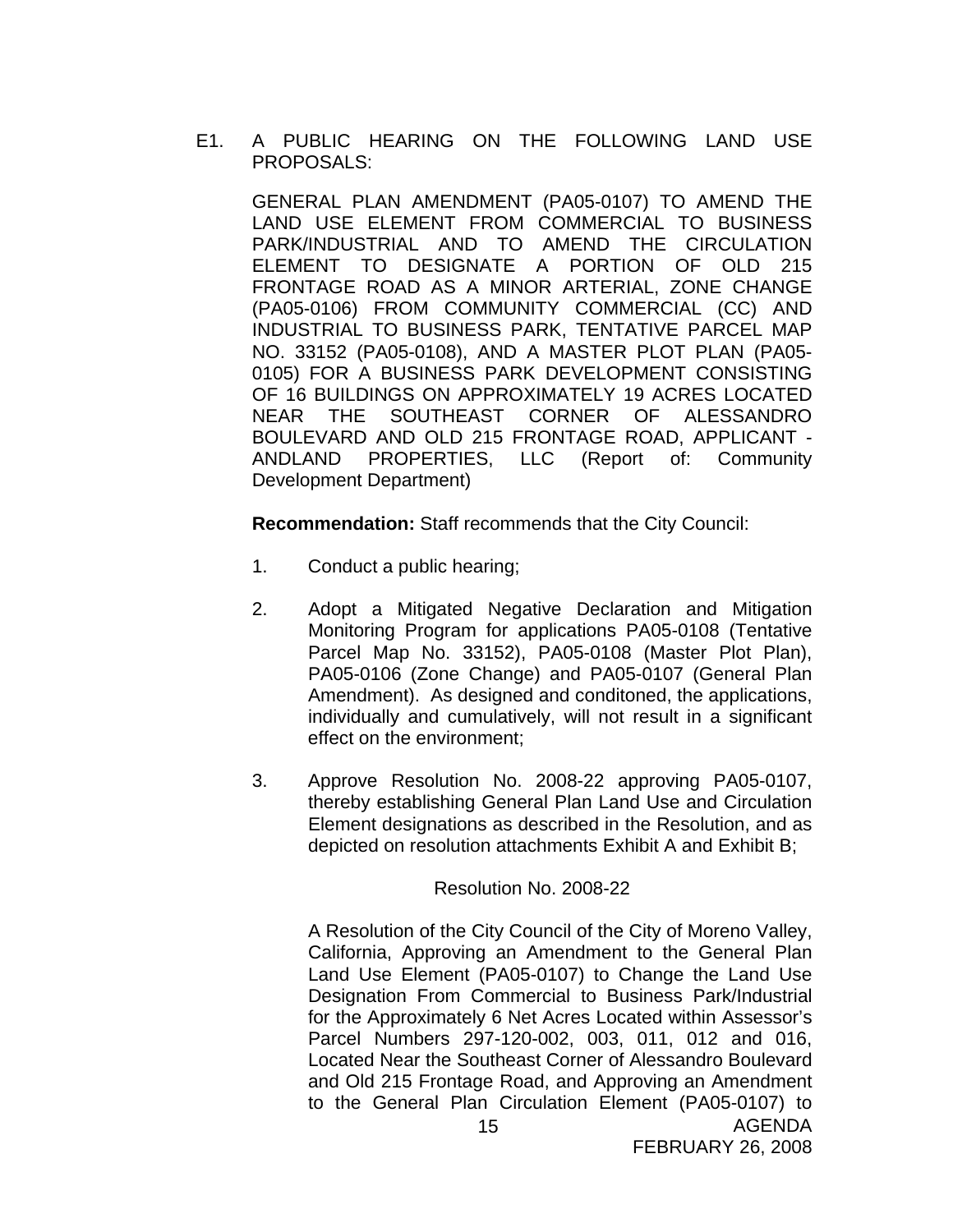Designate Old 215 Frontage Road Between Alessandro Boulevard and Cactus Avenue as a Minor Arterial, as Described in the Resolution, and the Revised General Plan Maps Attached to the Resolution as Exhibits A and B

4. Introduce Ordinance No. 769 approving Zone Change (PA05-0106) from Community Commercial (CC) and Industrial to Business Park for approximately 16 acres located generally southeast of Alessandro Boulevard and Old 215 Frontage Road, based on the findings in the ordinance, and as depicted on ordinance attachment Exhibit A; and

#### Ordinance No. 769

An Ordinance of the City Council of the City of Moreno Valley, California, Approving PA05-0106 (Zone Change) to Change the Land Use District for Approximately 6 Acres Consisting of Assessor Parcel Numbers 297-012-002, 003, 011, 012, and 016 from the Community Commercial Land Use District to the Business Park Land Use District and to Change the Land Use District for Approximately 10 Acres Consisting of a Portion of Assessor Parcel Number 297- 100-007 from the Industrial Land Use District to the Business Park Land Use District

5. Approve Resolution No. 2008-23 approving Tentative Parcel Map No. 33152 (PA05-0108) and Master Plot Plan (PA05- 0105) to allow development of a 19-acre business park and to create two parcels for future development, subject to a General Plan Amendment and Zone Change, and based on the findings in the resolution, and the conditions of approval attached to the resolution as Exhibit A

#### Resolution No. 2008-23

A Resolution of the City Council of the City of Moreno Valley Approving Application Numbers PA05-0105 (Master Plot Plan) And PA05-0108 (Tentative Parcel Map Number 33152) to Allow Development of a 19-Acre Business Park and to Create Two Future Development Parcels, Involving Approximately 25 Acres South of Alessandro Boulevard, East of Old 215 Frontage Road (Assessor's Parcel Numbers 297-100-007 And 297-120-002, 003,. 011, 012 And 016)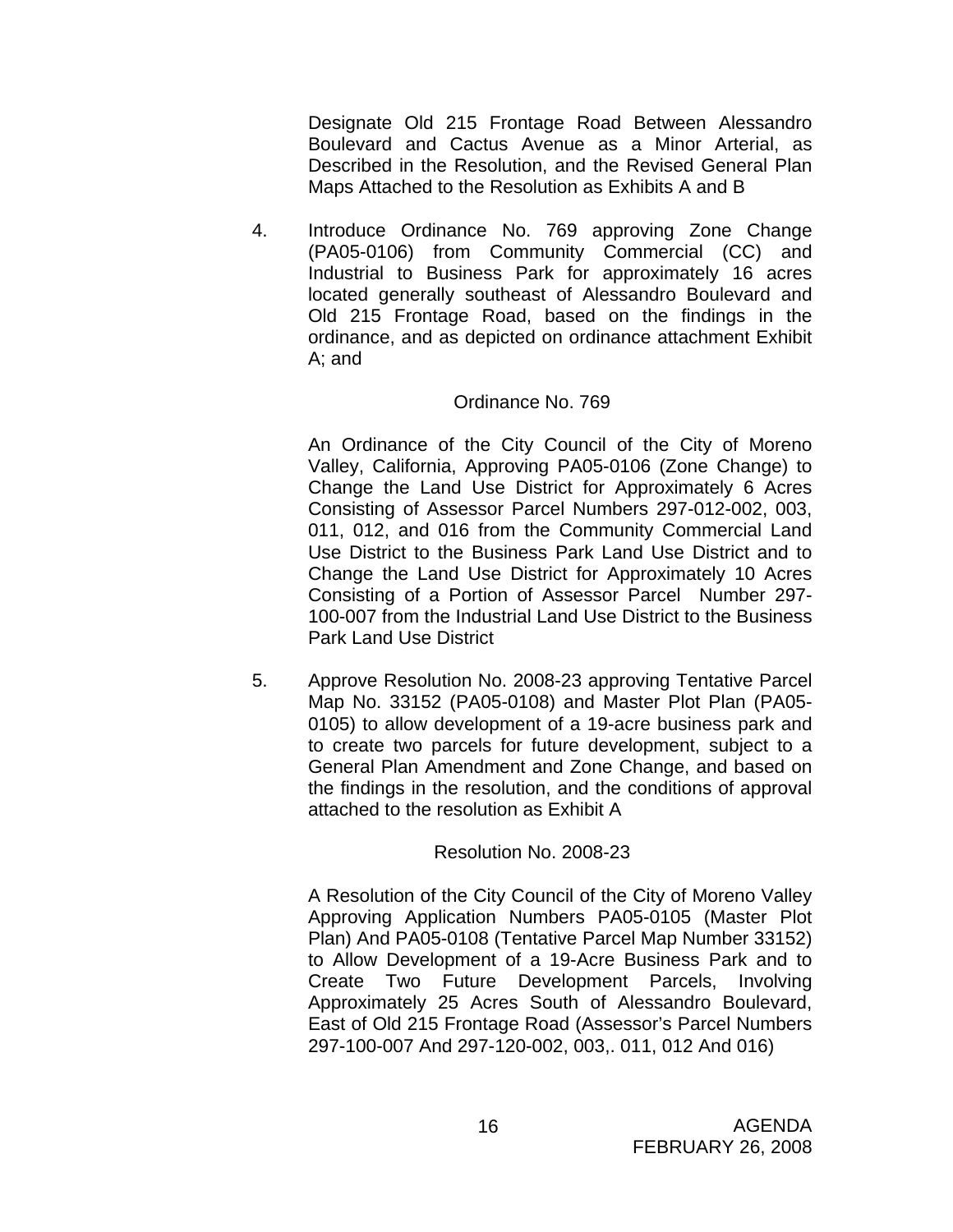## **F. ITEMS REMOVED FROM CONSENT CALENDARS FOR DISCUSSION OR SEPARATE ACTION**

# **G. REPORTS**

- G1. CITY COUNCIL REPORTS ON REGIONAL ACTIVITIES
	- a) Report on March Joint Powers Commission by Council Member Stewart
- G2. POLICE SERVICES ZONE DEPLOYMENT POWERPOINT PRESENTATION (Report of: Police Department) **\*\***
- G3. RESCISSION OF RESOLUTION NO. 2006-130, A RESOLUTION OF FINDINGS OF THE CITY COUNCIL OF THE CITY OF MORENO VALLEY, CALIFORNIA, REGARDING QUASI-JUDICIAL HEARING REGARDING AN APPEAL OF CITY MANAGER'S DECISION TO APPROVE A PASS-THROUGH PAYMENT TO RESIDENTS OF COUNTRY SQUIRE MOBILE ESTATES; AND, ADOPTION OF RESOLUTION CONTAINING THE CITY COUNCIL'S FINDINGS OF FACT, ANALYSIS, CONCLUSIONS, AND STATEMENT OF DECISION CONCERNING THE REQUESTED PASS-THROUGH COSTS OF THE CAPITAL REPLACEMENT TO THE RESIDENTS OF COUNTRY SQUIRE MOBILE ESTATES (Report of: City Attorney's Office)

# **Recommendation:**

- 1. That the City Council rescind Resolution No. 2006-130, a Resolution of Findings of the City Council of the City of Moreno Valley, California, regarding quasi-judicial hearing regarding an appeal of City Manager's Decision to approve a pass-through payment to residents of Country Squire Mobile Estates; and
- 2. Staff recommends that the City Council, per the Order of the Riverside Superior Court, adopt Resolution No. 2008-21 containing the City Council's Findings of Fact, Analysis, Conclusions, and Statement of Decision concerning the requested pass-through costs of the capital replacement to the residents of Country Squire Mobile Estates.

Resolution No. 2008-21

A Resolution of the City Council of the City of Moreno Valley,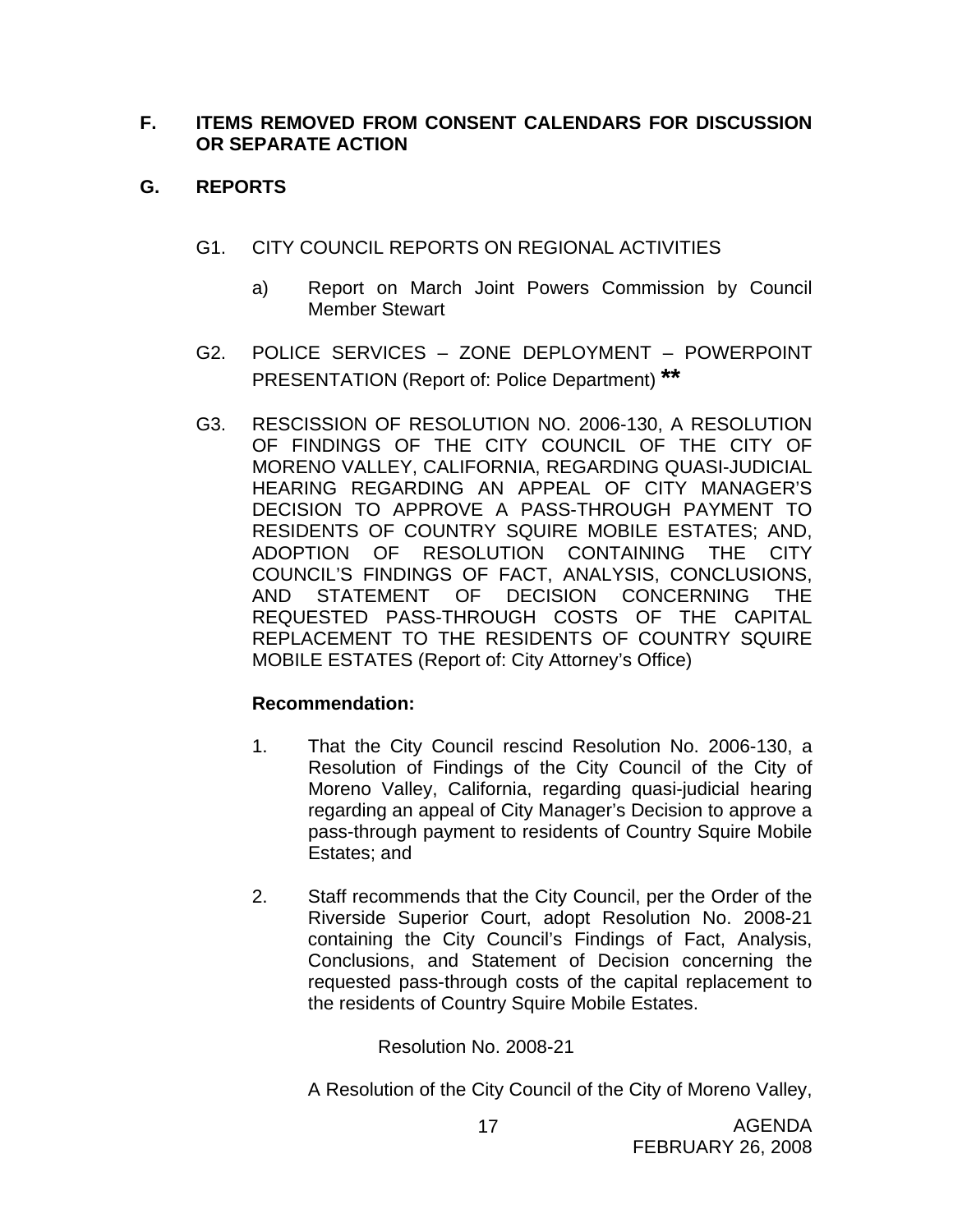California, Containing the City Council's Findings of Fact, Analysis, Conclusions, and Statement of Decision Concerning the Requested Pass Through Costs of the Capital Replacement to the Residents of Country Squire Mobile Estates

G4. CITY MANAGER'S REPORT (Informational Oral Presentation – not for Council action)

# **H. LEGISLATIVE ACTIONS**

ORDINANCES - 1ST READING AND INTRODUCTION - NONE

ORDINANCES - 2ND READING AND ADOPTION - NONE

ORDINANCES - URGENCY ORDINANCES - NONE

RESOLUTIONS – NONE

PUBLIC COMMENTS **ON ANY SUBJECT NOT ON THE AGENDA** UNDER THE JURISDICTION OF THE CITY COUNCIL

Those wishing to speak should complete and submit a BLUE speaker slip to the Bailiff. There is a three-minute time limit per person. All remarks and questions shall be addressed to the presiding officer or to the City Council and not to any individual Council member, staff member or other person.

## **CLOSING COMMENTS AND/OR REPORTS OF THE CITY COUNCIL, COMMUNITY SERVICES DISTRICT, OR COMMUNITY REDEVELOPMENT AGENCY**

**\*\* Revision to Agenda**